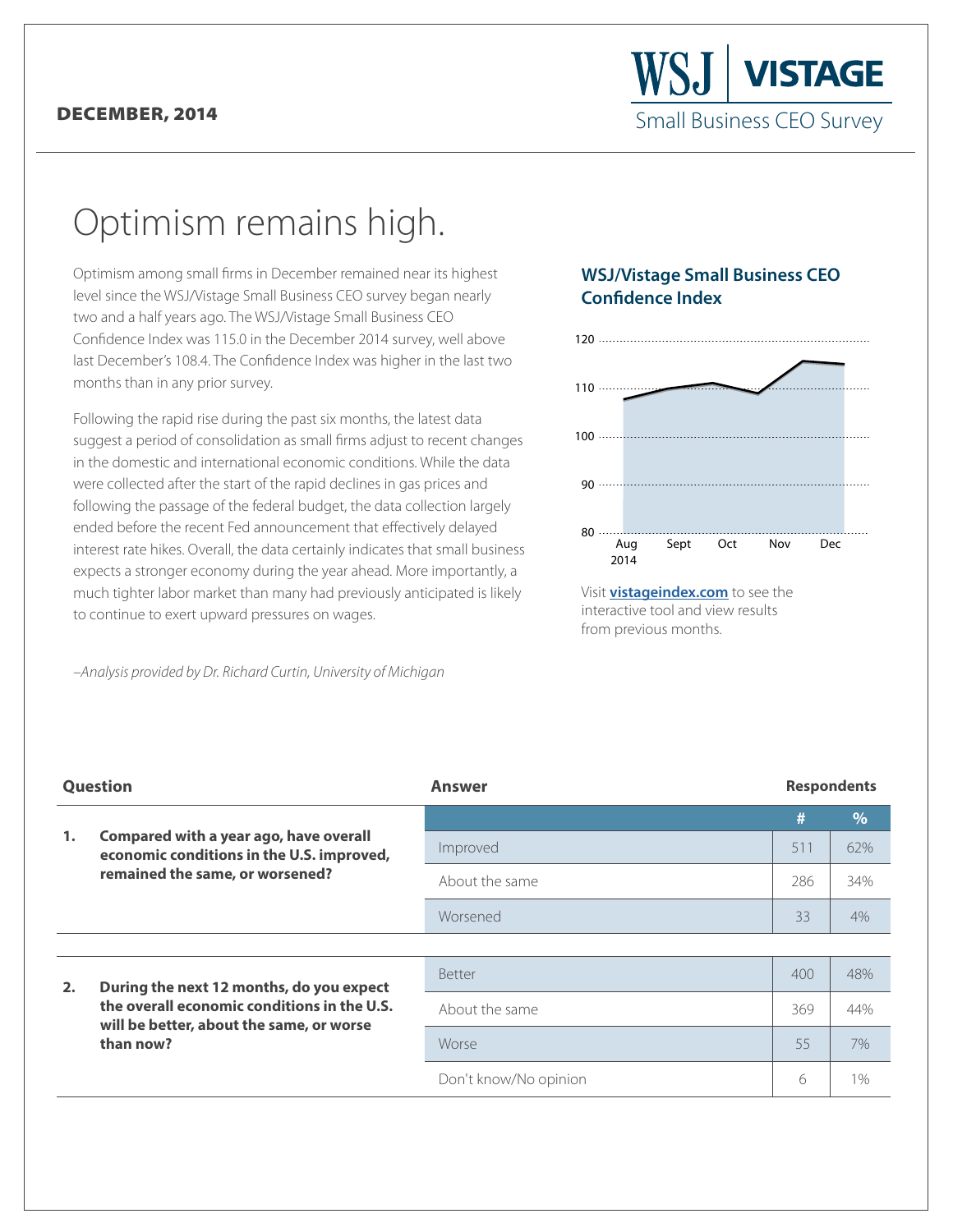| Question |                                                                                                                                                | <b>Answer</b>                                  |     | <b>Respondents</b> |  |
|----------|------------------------------------------------------------------------------------------------------------------------------------------------|------------------------------------------------|-----|--------------------|--|
|          | Are your firm's total fixed investment<br>expenditures likely to increase, remain<br>about the same, or decrease during the<br>next 12 months? |                                                | #   | $\%$               |  |
| 3.       |                                                                                                                                                | Increase                                       | 416 | 50%                |  |
|          |                                                                                                                                                | About the same                                 | 338 | 41%                |  |
|          |                                                                                                                                                | Decrease                                       | 71  | 9%                 |  |
|          |                                                                                                                                                | Don't know/No opinion                          | 5   | $1\%$              |  |
|          |                                                                                                                                                |                                                |     |                    |  |
| 4.       | Do you anticipate that your firm's sales<br>revenues will increase, remain about the<br>same, or decrease for the next 12 months?              | Increase                                       | 657 | 79%                |  |
|          |                                                                                                                                                | About the same                                 | 136 | 16%                |  |
|          |                                                                                                                                                | Decrease                                       | 31  | 4%                 |  |
|          |                                                                                                                                                | Don't know/No opinion                          | 6   | 1%                 |  |
|          |                                                                                                                                                |                                                |     |                    |  |
| 5.       | Do you expect your firm's profitability to<br>improve, remain about the same, or worsen<br>during the next 12 months?                          | Improve                                        | 508 | 61%                |  |
|          |                                                                                                                                                | About the same                                 | 262 | 32%                |  |
|          |                                                                                                                                                | Worsen                                         | 55  | 7%                 |  |
|          |                                                                                                                                                | Don't know/No opinion                          | 5   | 1%                 |  |
| 6.       | Do you expect your firm's total number<br>of employees will increase, remain about<br>the same, or decrease during the next 12<br>months?      | Increase                                       | 520 | 63%                |  |
|          |                                                                                                                                                | About the same                                 | 279 | 34%                |  |
|          |                                                                                                                                                | Decrease                                       | 28  | 3%                 |  |
|          |                                                                                                                                                | Don't know/No opinion                          | 3   | $0\%$              |  |
|          |                                                                                                                                                |                                                |     |                    |  |
| 7.       | What is the biggest issue your business<br>faces in hiring new employees?                                                                      | Lack of skilled applicants                     | 249 | 30%                |  |
|          |                                                                                                                                                | Locating talent                                | 320 | 39%                |  |
|          |                                                                                                                                                | No HR department to manage recruitment efforts | 103 | 12%                |  |
|          |                                                                                                                                                | None of the above                              | 120 | 14%                |  |
|          |                                                                                                                                                | Skipped                                        | 6   | $1\%$              |  |
|          |                                                                                                                                                | Other                                          | 32  | 4%                 |  |

©Vistage International.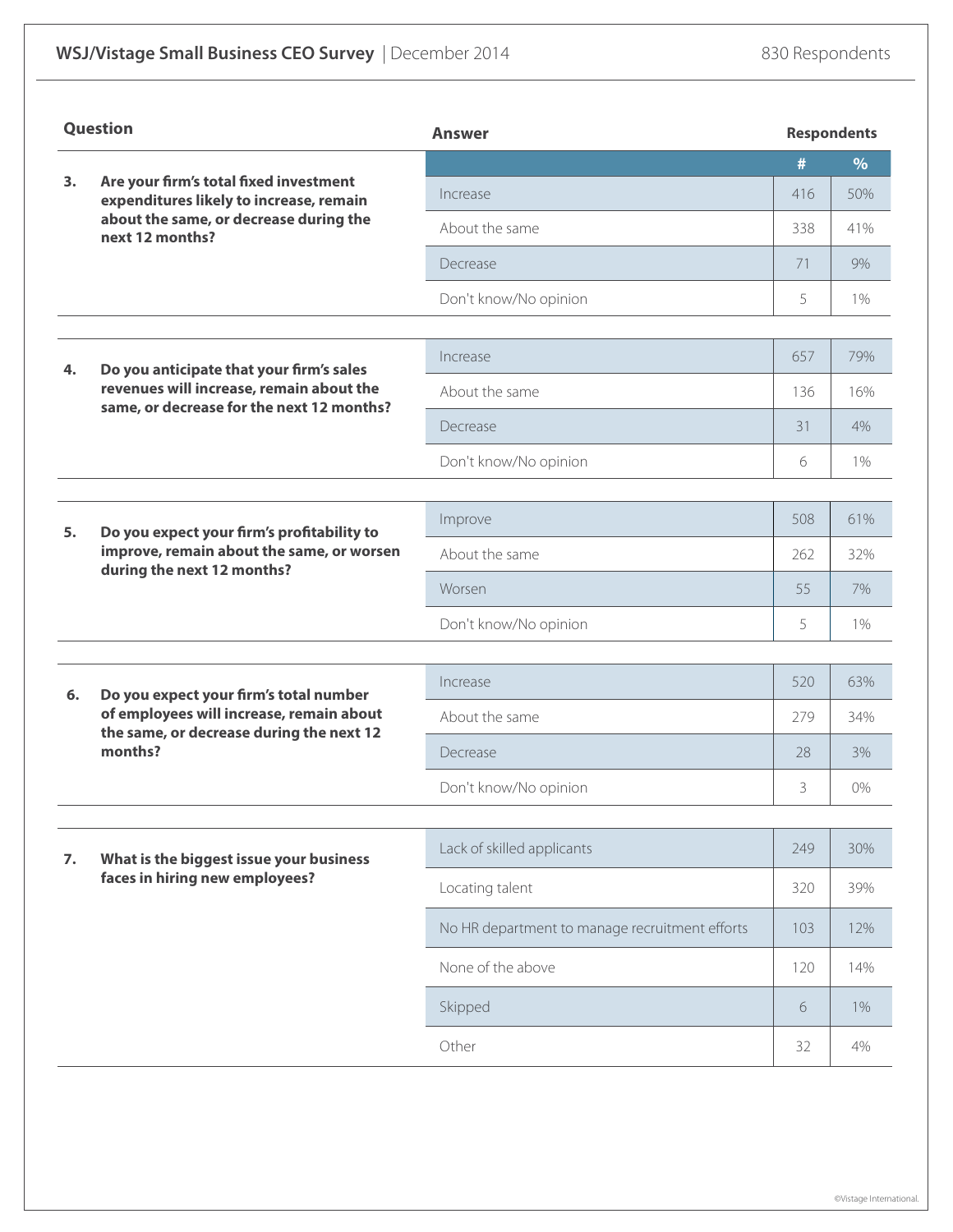| Question |                                                                                                           | <b>Answer</b>          | <b>Respondents</b>       |       |  |
|----------|-----------------------------------------------------------------------------------------------------------|------------------------|--------------------------|-------|--|
|          |                                                                                                           |                        | #                        | $\%$  |  |
| 8.       | Which of the following issues will most<br>impact your business in 2015 (either<br>positive or negative)? | Healthcare reform      | 332                      | 37%   |  |
|          |                                                                                                           | Immigration reform     | 51                       | 6%    |  |
|          |                                                                                                           | Minimum wage increases | 85                       | 10%   |  |
|          |                                                                                                           | None of the above      | 371                      | 41%   |  |
|          |                                                                                                           | Skipped                | 12                       | $1\%$ |  |
|          |                                                                                                           | Other                  | 43                       | 5%    |  |
|          |                                                                                                           |                        |                          |       |  |
| 9.       | During your company's last fiscal year,<br>what was its total employment?                                 | 0 employees            | $\overline{\phantom{a}}$ | $0\%$ |  |
|          |                                                                                                           | 1-9 employees          | 64                       | 8%    |  |
|          |                                                                                                           | 10-19 employees        | 152                      | 18%   |  |
|          |                                                                                                           | 20-49 employees        | 334                      | 40%   |  |
|          |                                                                                                           | 50-99 employees        | 194                      | 23%   |  |
|          |                                                                                                           | 100-499 employees      | 80                       | 10%   |  |
|          |                                                                                                           | 500-999 employees      | $\overline{4}$           | 0%    |  |
|          |                                                                                                           | 5000-9999 employees    | $\mathbf{1}$             | 0%    |  |